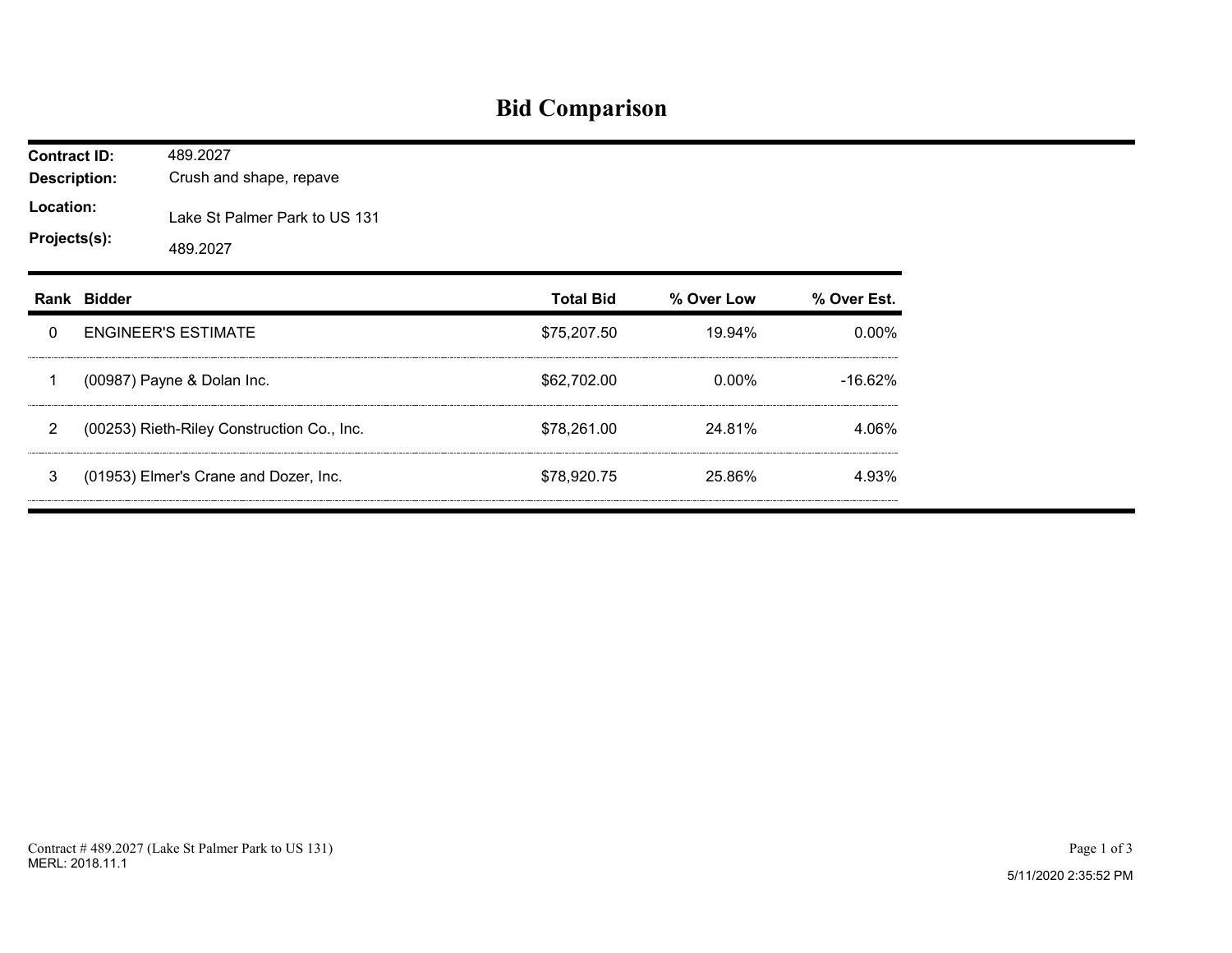| Pay Item Code<br>Line                              | <b>Quantity Units</b> |             |                                             |              |                                            |             | (2) Rieth-Riley Construction Co., |              |
|----------------------------------------------------|-----------------------|-------------|---------------------------------------------|--------------|--------------------------------------------|-------------|-----------------------------------|--------------|
| <b>Description</b>                                 |                       |             | (0) ENGINEER'S ESTIMATE<br><b>Bid Price</b> | <b>Total</b> | (1) Payne & Dolan Inc.<br><b>Bid Price</b> | Total       | Inc.<br><b>Bid Price</b>          | <b>Total</b> |
| 0001<br>1500001                                    |                       | 1 LSUM      | \$5,000.00                                  | \$5,000.00   | \$5,000.00                                 | \$5,000.00  | \$5,000.00                        | \$5,000.00]  |
| Mobilization, Max \$5,000                          |                       |             |                                             |              |                                            |             |                                   |              |
| 3020001<br>0002                                    | 1,000                 | Ton         | \$18.00                                     | \$18,000.00  | \$15.20                                    | \$15,200.00 | \$13.25                           | \$13,250.00  |
| Aggregate Base 22A                                 |                       |             |                                             |              |                                            |             |                                   |              |
| 3050002<br>0003                                    | 2,755                 | Syd         | \$3.50                                      | \$9,642.50   | \$1.60                                     | \$4,408.00  | \$4.50                            | \$12,397.50  |
| HMA Base Crushing and Shaping                      |                       |             |                                             |              |                                            |             |                                   |              |
| 0004<br>3070200                                    | 16                    | Sta         | \$200.00                                    | \$3,200.00   | \$350.00                                   | \$5,600.00  | \$250.00                          | \$4,000.00   |
| Trenching                                          |                       |             |                                             |              |                                            |             |                                   |              |
| 0005<br>5010056                                    | 417                   | Ton         | \$85.00                                     | \$35,445.00  | \$72.00                                    | \$30,024.00 | \$78.50                           | \$32,734.50  |
| <b>HMA, 5E1</b>                                    |                       |             |                                             |              |                                            |             |                                   |              |
| 8120022<br>0006                                    | 4                     | Ea          | \$75.00                                     | \$300.00     | \$30.00                                    | \$120.00    | \$65.00                           | \$260.00     |
| Barricade, Type III, High Intensity, Lighted, Furn |                       |             |                                             |              |                                            |             |                                   |              |
| 8120023<br>0007                                    | 4                     | Ea          | \$5.00                                      | \$20.00      | \$30.00                                    | \$120.00    | \$10.00                           | \$40.00      |
| Barricade, Type III, High Intensity, Lighted, Oper |                       |             |                                             |              |                                            |             |                                   |              |
| 8120140<br>0008                                    | 2                     | Ea          | \$400.00                                    | \$800.00     | \$100.00                                   | \$200.00    | \$300.00                          | \$600.00     |
| Lighted Arrow, Type C, Furn                        |                       |             |                                             |              |                                            |             |                                   |              |
| 8120141<br>0009                                    | $\overline{2}$        | Ea          | \$100.00                                    | \$200.00     | \$100.00                                   | \$200.00    | \$50.00                           | \$100.00     |
| Lighted Arrow, Type C, Oper                        |                       |             |                                             |              |                                            |             |                                   |              |
| 8120170<br>0010                                    |                       | 1 LSUM      | \$500.00                                    | \$500.00     | \$530.00                                   | \$530.00    | \$8,575.00                        | \$8,575.00   |
| <b>Minor Traf Devices</b>                          |                       |             |                                             |              |                                            |             |                                   |              |
| 8120350<br>0011                                    | 400                   | Sft         | \$3.00                                      | \$1,200.00   | \$1.00                                     | \$400.00    | \$3.00                            | \$1,200.00   |
| Sign, Type B, Temp, Prismatic, Furn                |                       |             |                                             |              |                                            |             |                                   |              |
| 8120351<br>0012                                    | 400                   | Sft         | \$1.00                                      | \$400.00     | \$1.00                                     | \$400.00    | \$0.01                            | \$4.00       |
| Sign, Type B, Temp, Prismatic, Oper                |                       |             |                                             |              |                                            |             |                                   |              |
| 8120370<br>0013                                    | $\mathbf{1}$          | <b>LSUM</b> | \$500.00                                    | \$500.00     | \$500.00                                   | \$500.00    | \$100.00                          | \$100.00     |
| <b>Traf Regulator Control</b>                      |                       |             |                                             |              |                                            |             |                                   |              |
| <b>Bid Totals:</b>                                 |                       |             |                                             | \$75,207.50  |                                            | \$62,702.00 |                                   | \$78,261.00  |